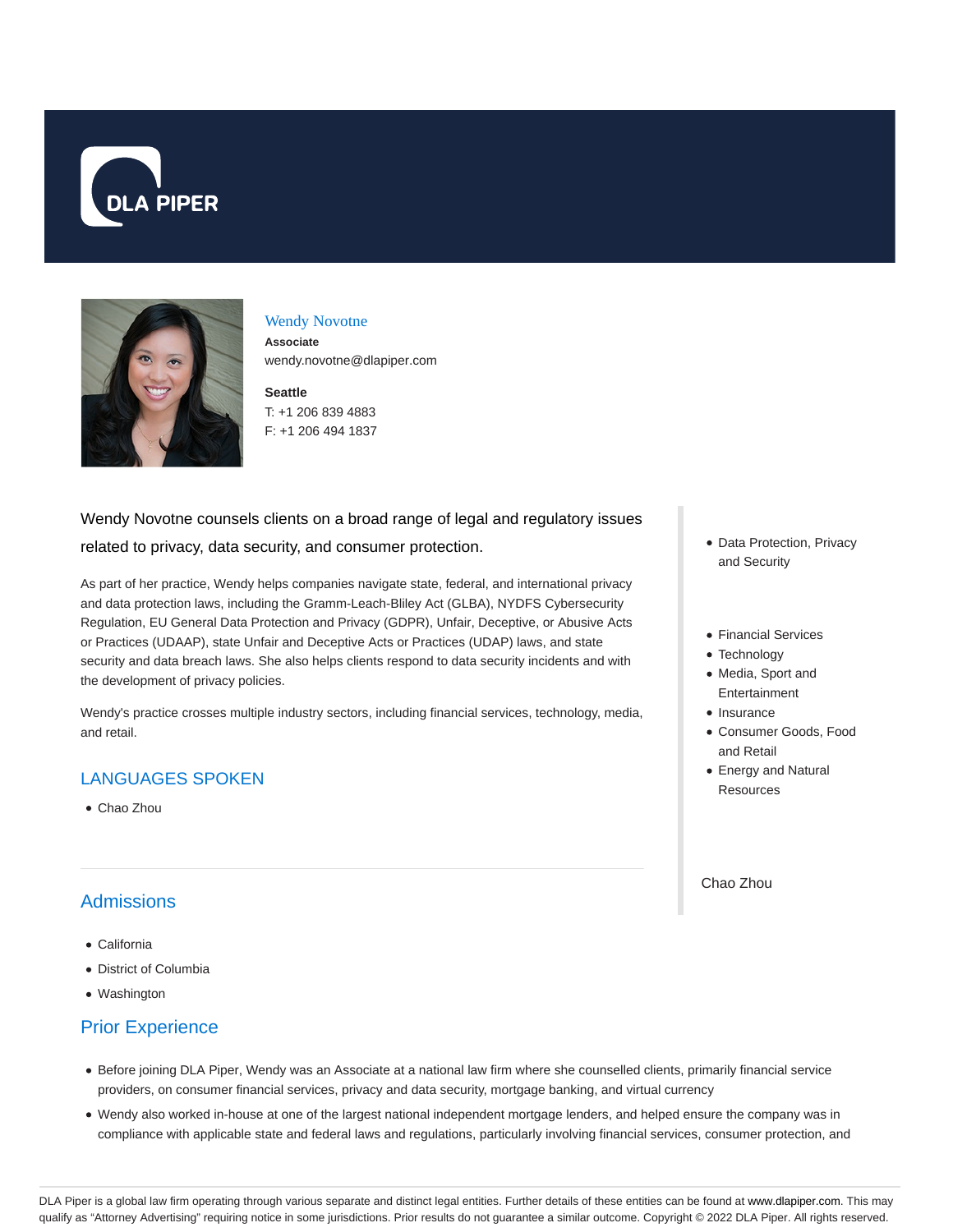privacy issues

- After graduating law school, Wendy worked as a fellow for the California Monitor Program, a program developed by former California Attorney General Kamala Harris, to oversee the implementation of the landmark \$25 billion National Mortgage Settlement
- During law school, Wendy was a certified legal intern at the Notre Dame Legal Aid Clinic, and represented consumers in financial services matters and mediated cases. She also served as a judicial extern to Justine Mary Yu and Justice Steven Gonzalez of the Washington Supreme Court
- Prior to law school, Wendy mediated and negotiated cases involving contract, small business, small claims, family law, and insurance claims issues

### **Recognitions**

- Women in Housing & Finance (WHF), Member Spotlight (November 2016)
- Judge Joseph E. Mahoney Award for Outstanding Leadership
- McLean Award (Notre Dame Law School Community Citizenship Award)

#### **Education**

- J.D., University of Notre Dame Law School 2012 cum laude Dean's List Notre Dame Journal of Law, Ethics and Public Policy, Articles Editor Moot Court Trial Division, Member Student Bar Association, President Asian Law Students Association, President London Summer Program
- Master of Dispute Resolution, Pepperdine School of Law, Straus Institute for Dispute Resolution 2008 China Dispute Resolution Study Tour
- B.A., Political Science, Intercultural Communications, and French, Pepperdine University 2007 magna cum laude Dean's List Coca-Cola First-Generation Scholarship Most Involved Greek Woman of the Year Lyon, France Study Abroad Program Washington, D.C. Internship Program

### **Memberships**

- International Association of Privacy Professionals (IAPP)
- Women in Housing & Finance (WHF): Board Director, Vice-Chair of Brown Bag Programs, Vice-Chair of Young Professionals **Subcommittee**
- Pepperdine University Alumni Association
- Asian American Pacific Bar Association (APABA DC)

#### INSIGHTS

### **Publications**

**2022 – a busy year for privacy legislation has already started**

12 January 2022

Biometric privacy, cybersecurity standards and consumer protection are among the subjects of the bills.

DLA Piper is a global law firm operating through various separate and distinct legal entities. Further details of these entities can be found at www.dlapiper.com. This may qualify as "Attorney Advertising" requiring notice in some jurisdictions. Prior results do not guarantee a similar outcome. Copyright © 2022 DLA Piper. All rights reserved.